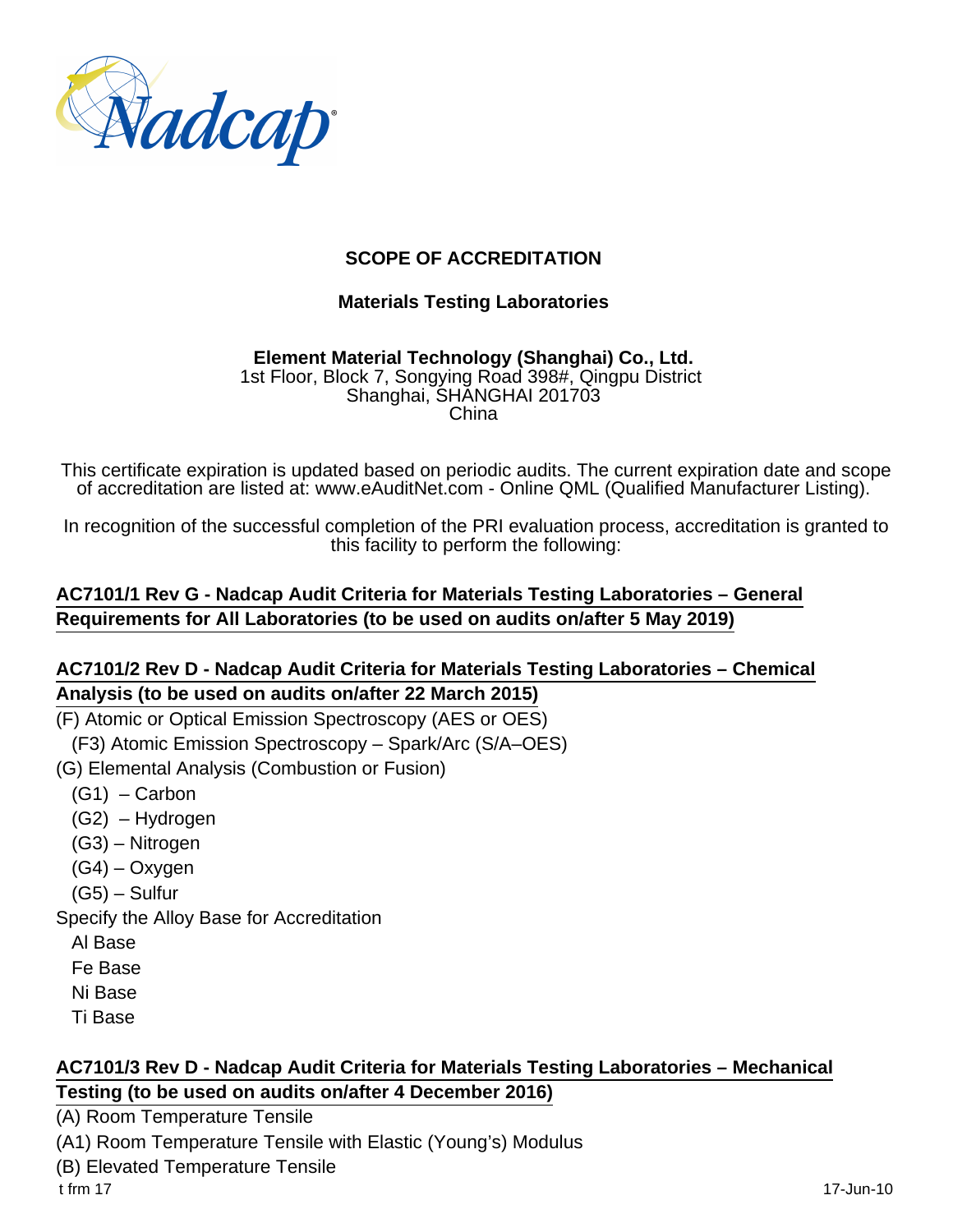(C) Stress Rupture (N) Impact

(XA) Creep

# **AC7101/4 Rev F - Nadcap Audit Criteria for Materials Testing Laboratories – Metallography and Microindentation Hardness (to be used on/after 14 August, 2016)**

- (L0) Metallographic Evaluation
- (L1) Microindentation (Interior)
- (L10) Near Surface Examinations Carburization / Decarburization
- (L11) Grain Size
- (L12) Inclusion Rating
- (L13) Replication
- (L2) Near Surface Examinations Alloy Depletion
- (L3) Near Surface Examinations Oxidation/Corrosion
- (L4) Near Surface Examinations Casting (Mold) Reactions Layers
- (L5) Near Surface Examinations Microindentation (Surface–Case Depth)
- (L6) Near Surface Examinations Nitriding
- (L7) Near Surface Examinations IGA, IGO
- (L8) Near Surface Examinations Alpha Case: Wrought Titanium
- (L9) Near Surface Examinations Alpha Case: Cast Titanium
- (XL) Macro Examination

### **AC7101/5 Rev D - Nadcap Audit Criteria for Materials Testing Laboratories – Hardness Testing (Macro) (to be used on audits on/after 22 March 2015)**

- (M1) Brinell Hardness
- (M2) Rockwell Hardness

# **AC7101/6 Rev D - Nadcap Audit Criteria for Materials Testing Laboratories – Corrosion (to be used on/after 1 July 2018)**

- (Q1) Detecting susceptibility to intergranular attack in austenitic stainless steel
	- (Q1–1) Oxalic Acid Etch Test
	- (Q1–4A) Copper–Copper Sulfate– 16% Sulfuric Acid Test "Strauss test" (bend test)

# **AC7101/7 Rev D - Nadcap Audit Criteria for Materials Testing Laboratories – Mechanical Testing Specimen Preparation (to be used on audits on/after 15 May 2016)**

- (Z) Standard Specimen Machining
- (Z1) Low Stress Grinding
- (Z2) Low Stress Grinding and Polishing

### **AC7101/9 Rev C - Nadcap Audit Criteria for Materials Testing Laboratories – Specimen Heat Treating (to be used on/after15 January 2017)**